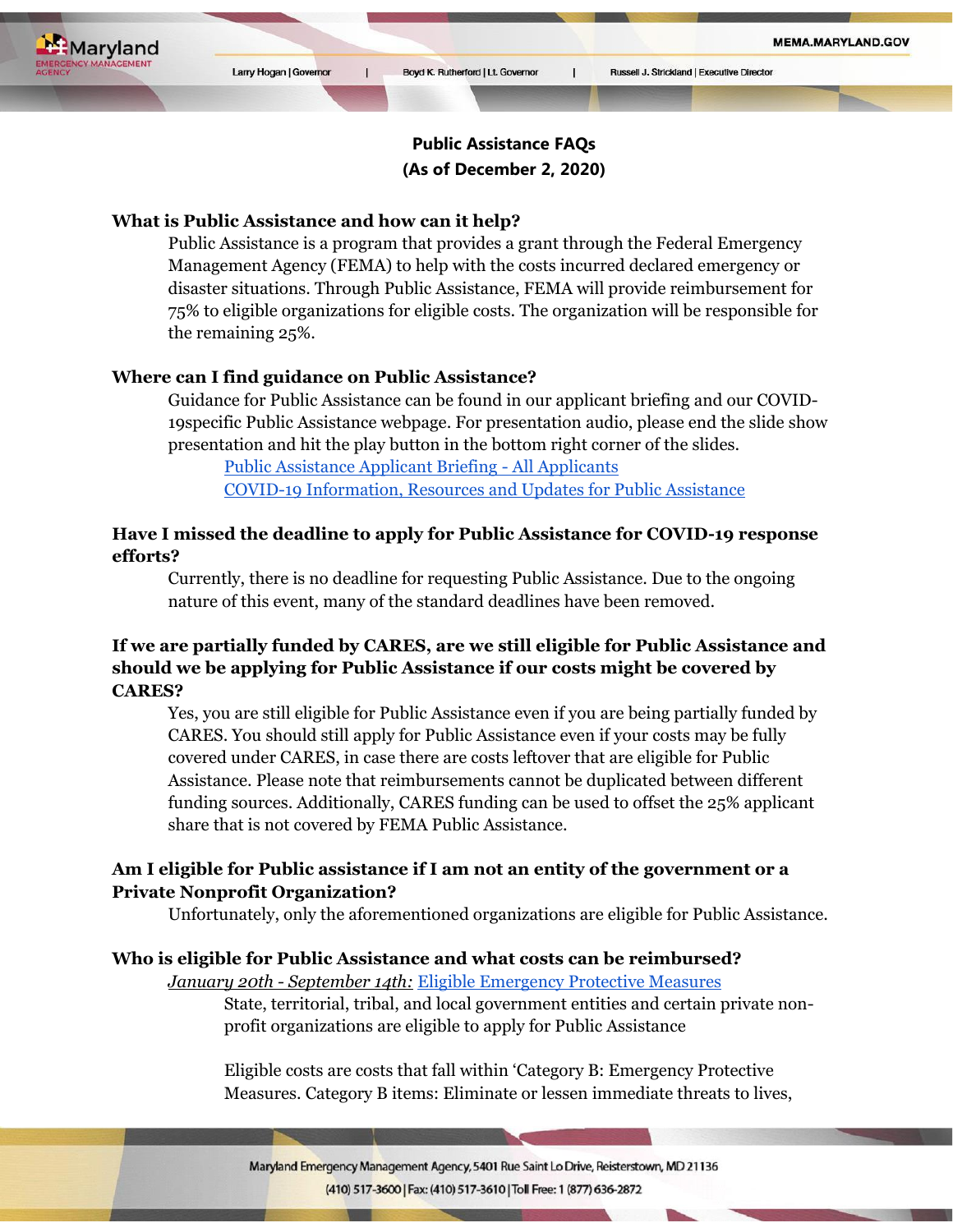Marvland

Boyd K. Rutherford | Lt. Governor

**Russell J. Strickland | Executive Director** 

public health, or safety; OR Eliminate or lessen the immediate threats of significant additional damage to improved public or private property in a costeffective manner.

Administrative costs are eligible if the work performed is directly related to responding to COVID-19, and the work performed is the legal responsibility of your organization. Any work performed that is outside the scope of your normal responsibilities is not eligible.

#### *September 15th - Present*: [Eligible Emergency Protective Measures \(](https://mema.maryland.gov/community/Documents/FP-104-009-19-PA-Eligibility-Policy-for-COVID_FINAL.9-1-20-signed.pdf)*[interim](https://mema.maryland.gov/community/Documents/FP-104-009-19-PA-Eligibility-Policy-for-COVID_FINAL.9-1-20-signed.pdf)*[\)](https://mema.maryland.gov/community/Documents/FP-104-009-19-PA-Eligibility-Policy-for-COVID_FINAL.9-1-20-signed.pdf)

Only organizations that are performing eligible emergency work are eligible for Public Assistance.

Only emergency protective measures used during eligible emergency work performed by an eligible organization can be reimbursed.

### **Are labor, hourly wages, or overtime reimbursable through Public Assistance?**

Overtime pay is eligible for reimbursement only for budgeted employees of government agencies, and as long as the organization's pay policy includes overtime and precedes the incident start date (January, 20th 2020). Other supplemental pay may be eligible if the same criteria is met.

#### **What costs are NOT eligible for Public Assistance?**

The services you provide are not reimbursable through Public Assistance. However, they may be eligible for reimbursement from your local government by way of a Memorandum of Understanding (MOU).

In addition to this, the following are not eligible for reimbursement: *Loss of Revenue, Loss of Useful Service Life, Tax Assessments, and Increased Operating Costs.*

September 15th - Present: Anything not used during eligible emergency work performed by an eligible organization.

### **I am an eligible organization with eligible costs, what's next?**

The next step will be to register for a Grants Portal account via the following link: [Register for Grants Portal.](https://docs.google.com/forms/d/e/1FAIpQLSfQ5E3EZiCKxFuiJaIUZjL28FefQ2-F_DFH9Uy5j7uJXxUhHA/viewform?vc=0&c=0&w=1&usp=mail_form_link) All of the information on this is necessary so please fill in all blanks as accurately as possible and avoid using placeholder values.

## **What is Grants Portal and what does it do?**

Grants Portal is a FEMA operated website which can be accessed here: [Grants Portal.](https://grantee.fema.gov/) This is where you will manage personnel, upload documentation, and submit costs for reimbursement. Once your registration is filled out and your organization's profile has been created, you will receive instructions on how to log in and set up your account.